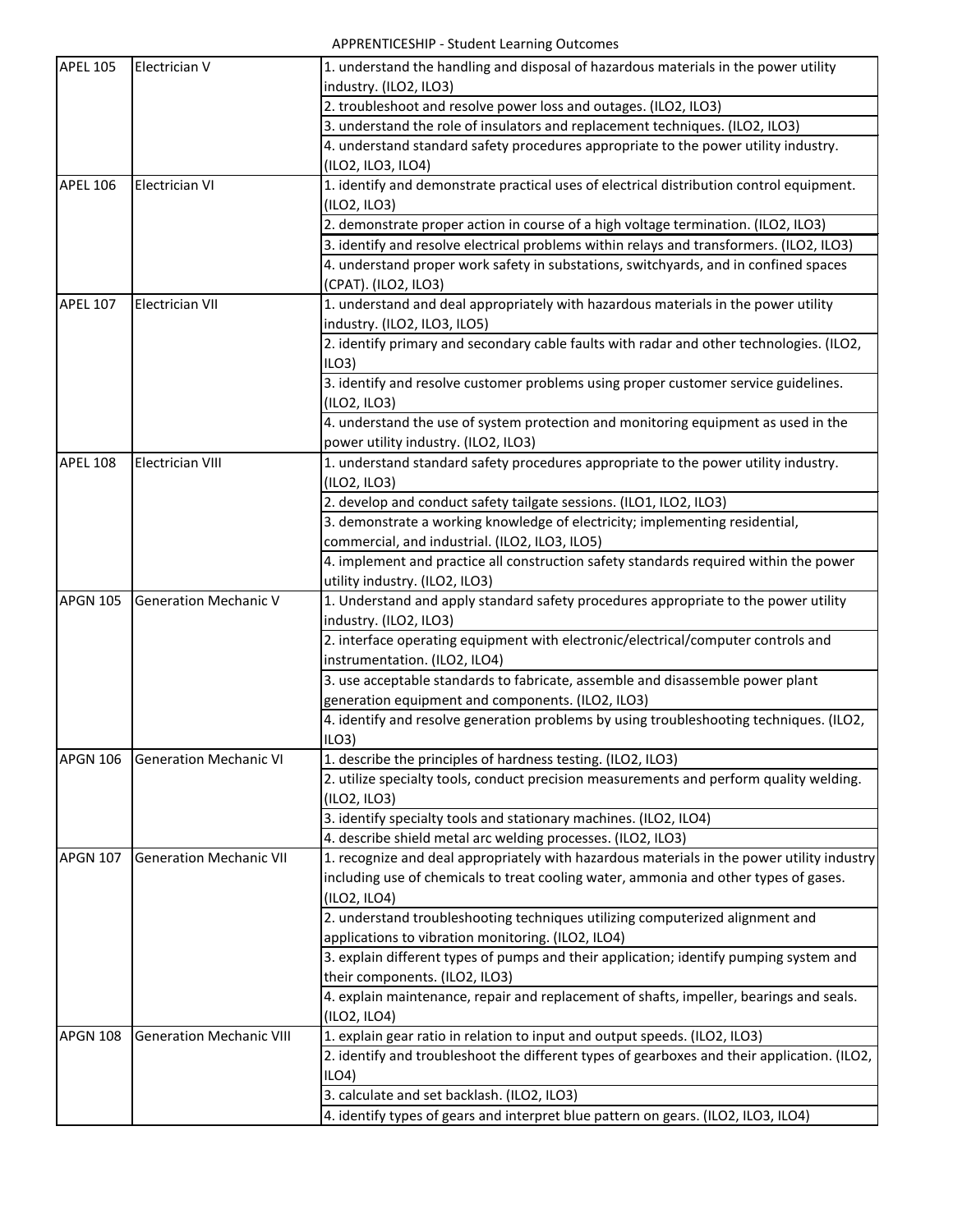| <b>APHY 105</b> | Hydro Operator V           | 1. become familiar with safety procedures and hazardous materials management as well      |
|-----------------|----------------------------|-------------------------------------------------------------------------------------------|
|                 |                            | as with standard construction practices related to the power industry. (ILO2, ILO3)       |
|                 |                            | 2. describe the hydro power generation principle and major components, AC electrical      |
|                 |                            | power theory, as well as transmission and distribution systems basic components and       |
|                 |                            | operation. (ILO1, ILO2)                                                                   |
|                 |                            | 3. explain interaction between generating unit components, pond level, flow, spillways,   |
|                 |                            | generator and sub-station with emphasis on safe power production optimization. (ILO1,     |
|                 |                            | ILO2                                                                                      |
|                 |                            | 4. demonstrate ability to resolve basic electricity mathematical problems related to AC   |
|                 |                            | three phase circuits. (ILO2, ILO3)                                                        |
| <b>APHY 106</b> | Hydro Operator VI          | 1. become familiar with safety procedures and related equipment, hazardous materials      |
|                 |                            | control and disposal, and comply with CPAT certification requirements. (ILO2, ILO3)       |
|                 |                            | 2. describe the different types of hydro power generating turbines, their operating       |
|                 |                            | principle and controls devices. (ILO1, ILO2, ILO3)                                        |
|                 |                            | 3. explain turbine hydraulic governor system operation including: different pump types,   |
|                 |                            | actuators, control valves, speed sensing and settings. (ILO2, ILO3)                       |
|                 |                            | 4. demonstrate proficiency in relating problems and parameters associated with turbine    |
|                 |                            | controls to turbine performance during speed no load control. (ILO2, ILO4)                |
| <b>APHY 107</b> | <b>Hydro Operator VII</b>  | 1. become familiar with safety regulations and personal protective equipment related to   |
|                 |                            | live electrical conductor exposure and arc flash protection. Hazardous materials control  |
|                 |                            | and disposal including asbestos materials. (ILO2, ILO3)                                   |
|                 |                            | 2. describe the different types of hydro power generators construction, identifying       |
|                 |                            | components including: frame, polar wheel, stator windings, slip rings, voltage regulator, |
|                 |                            | bearings and cooling system components. (ILO1, ILO2, ILO3)                                |
|                 |                            | 3. explain hydro generator related processes: excitation, grid synchronization, load and  |
|                 |                            | reactive power controls, generator protections up to include electrical and mechanical    |
|                 |                            | instrumentation. (ILO1, ILO2)                                                             |
|                 |                            | 4. demonstrate proficiency in monitoring and relating problems and parameters             |
|                 |                            | associated with generator controls during start up and under operation. (ILO2, ILO3)      |
| <b>APHY 108</b> | <b>Hydro Operator VIII</b> | 1. understand tailgate safety sessions, CIPS awareness training, IID?s procedures for     |
|                 |                            | hazardous waste and Electrical Shock training. (ILO2, ILO3)                               |
|                 |                            | 2. identify hydro plant operation auxiliary systems and their components including: Plant |
|                 |                            | air system, cooling water, bearing water, lubrication, oil conditioning and distribution  |
|                 |                            | and station services power supply. (ILO2, ILO3)                                           |
|                 |                            | 3. correlate normal parameters, operation and effect of plant auxiliary systems           |
|                 |                            | conditions to generating unit operation. (ILO2, ILO3)                                     |
|                 |                            | 4. demonstrate proficiency in properly executing sub-station switching, identifying plant |
|                 |                            | station services circuits and lock out-tag out procedures, battery bank and battery       |
|                 |                            | charger monitoring. (ILO2, ILO3)                                                          |
| <b>APIN 105</b> | Instrument Technician V    | 1. understand electrical drawings and electrical circuits. (ILO2, ILO3)                   |
|                 |                            | 2. understand electrical controls, electric circuits, servos. (ILO2, ILO3)                |
|                 |                            | 3. understand electronic process controls and digital electronic controls. (ILO2, ILO3)   |
|                 |                            | 4. understand pneumatic controls and hydraulic controls. (ILO2, ILO3)                     |
| <b>APIN 106</b> | Instrument Technician VI   | 1. understand electrical safety related to energized equipment. (ILO2, ILO3)              |
|                 |                            | 2. understand substation and switchyard operation related to plant systems. (ILO2, ILO3)  |
|                 |                            | 3. understand basic boiler and steam generator operation. (ILO2, ILO3)                    |
|                 |                            | 4. understand electrical terminations. (ILO2, ILO3)                                       |
| <b>APIN 107</b> | Instrument Technician VII  | 1. understand programmable logic controllers and distributed control systems. (ILO2,      |
|                 |                            | ILO3                                                                                      |
|                 |                            | 2. understand electronic, pneumatic, and hydraulic instrumentation. (ILO2, ILO3)          |
|                 |                            | 3. troubleshoot industrial motor controls. (ILO2, ILO3)                                   |
|                 |                            | 4. identify analog components. (ILO2)                                                     |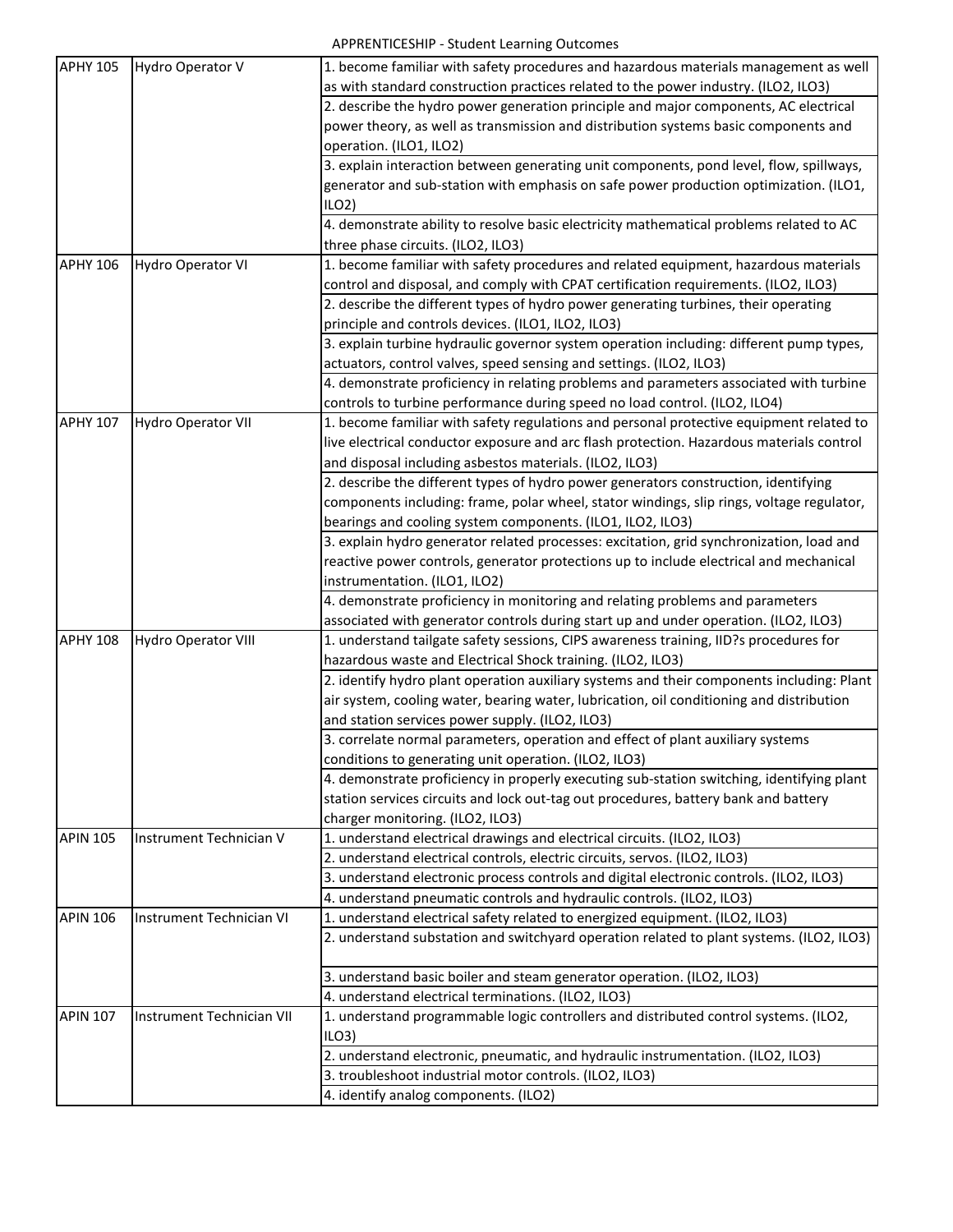APPRENTICESHIP - Student Learning Outcomes

| <b>APIN 108</b> | Instrument Technician VIII | 1. understand flue gas analysis, system measurement, and controls. (ILO2, ILO3)             |
|-----------------|----------------------------|---------------------------------------------------------------------------------------------|
|                 |                            | 2. understand flow measurement and applications. (ILO2, ILO3)                               |
|                 |                            | 3. understand proximity, vibration, and accelerometer measurements. (ILO2, ILO3)            |
|                 |                            | 4. understand linear and square root for valve control and flow control. (ILO2, ILO3)       |
| <b>APLN 105</b> | Power Lineman V            | 1. recognize and deal appropriately with hazardous materials in the power utility           |
|                 |                            | industry. (ILO2, ILO3)                                                                      |
|                 |                            | 2. identify, resolve, and troubleshoot power loss and outages. (ILO2, ILO3)                 |
|                 |                            | 3. understand the role of insulators and replacement techniques. (ILO2, ILO3)               |
|                 |                            | 4. implement and maintain care of "hot stick" tools and the use of gloving techniques.      |
|                 |                            | (ILO2, ILO3)                                                                                |
| <b>APLN 106</b> | Power Lineman VI           | 1. recognize and deal appropriately with hazardous materials in the power utility           |
|                 |                            | industry. (ILO2, ILO3)                                                                      |
|                 |                            | 2. analyze, inspect, and test transformers. (ILO2, ILO3)                                    |
|                 |                            | 3. analyze, inspect, and test circuit breakers. (ILO2, ILO3)                                |
|                 |                            | 4. analyze, inspect, and test relays. (ILO2, ILO3)                                          |
| <b>APLN 107</b> | Power Lineman VII          | 1. recognize and deal appropriately with hazardous materials in the power utility           |
|                 |                            | industry. (ILO2, ILO3)                                                                      |
|                 |                            | 2. identify and complete a commercial and residential connection. (ILO2, ILO3)              |
|                 |                            | 3. identify and connect series and multiple circuit connections (street lighting). (ILO2,   |
|                 |                            | ILO3, ILO5)                                                                                 |
|                 |                            | 4. analyze, troubleshoot, and repair lighting and power loss. (ILO2, ILO3)                  |
| <b>APLN 108</b> | Power Lineman VIII         |                                                                                             |
|                 |                            | 1. recognize and deal appropriately with hazardous materials in the power utility           |
|                 |                            | industry. (ILO2, ILO3)                                                                      |
|                 |                            | 2. explain and demonstrate knowledge of overhead line construction and safety by            |
|                 |                            | applying the appropriate general orders and codes. (ILO1, ILO2, ILO3)                       |
|                 |                            | 3. analyze the feed and load characteristics of a circuit by using circuit mapping (maps).  |
|                 |                            | (ILO2, ILO3)                                                                                |
|                 |                            | 4. identify and calculate power distributions by using voltage and capacitor applications.  |
|                 |                            | (ILO2, ILO3)                                                                                |
| <b>APMT 105</b> | Meter Technician V         | 1. understand metering mathematics, basic electricity, distribution transformers            |
|                 |                            | connections, service voltages and electric power. (ILO2, ILO4)                              |
|                 |                            | 2. understand distribution transformers connections, service voltages and electric power.   |
|                 |                            | (ILO1, ILO2)                                                                                |
|                 |                            | 3. understand, analyze and obtain equations of electric power, single phase and three       |
|                 |                            | phase Delta/Wye services. (ILO2, ILO3)                                                      |
|                 |                            | 4. identify, differentiate, construct and troubleshoot electric power, transformer          |
|                 |                            | connections and voltage problems. (ILO1, ILO2)                                              |
| <b>APMT 106</b> | Meter Technician VI        | 1. identify instrument transformers for metering (current and potential transformers),      |
|                 |                            | electric phasors, color code and principles of wiring, overhead and underground             |
|                 |                            | metering systems. (ILO2, ILO3)                                                              |
|                 |                            | 2. understand the effects of instrument transformers on substations and switchboards of     |
|                 |                            | electric power. (ILO2, ILO3)                                                                |
|                 |                            | 3. understand, analyze and obtain equations of instrument transformers ratios, rated        |
|                 |                            | factor, polarity, correction factors, and accuracy classes for metering. (ILO2, ILO3)       |
|                 |                            | 4. identify, differentiate, construct and troubleshoot phasors of instrument transformers,  |
|                 |                            | verification of instrument transformer connections, testing instrument transformers.        |
|                 |                            | (ILO2, ILO3)                                                                                |
| <b>APMT 107</b> | Meter Technician VII       | 1. identify forms and types of electric meters and principles of wiring electric meters.    |
|                 |                            | (ILO2, ILO3)                                                                                |
|                 |                            | 2. understand the function and effects of electric meters units consumption, and demand     |
|                 |                            | (KWH, KW and KVARH) delivered and received energy. (ILO2, ILO3)                             |
|                 |                            | 3. understand the use of electric meters registration, accuracy classes for meters,         |
|                 |                            | demand KW, and power factor leading and lagging. (ILO2, ILO3)                               |
|                 |                            | 4. identify, differentiate, construct and troubleshoot meter registration problems, testing |
|                 |                            | different type of meters in the Laboratory/Field delivered and received energy. (ILO2,      |
|                 |                            |                                                                                             |
|                 |                            | ILO3                                                                                        |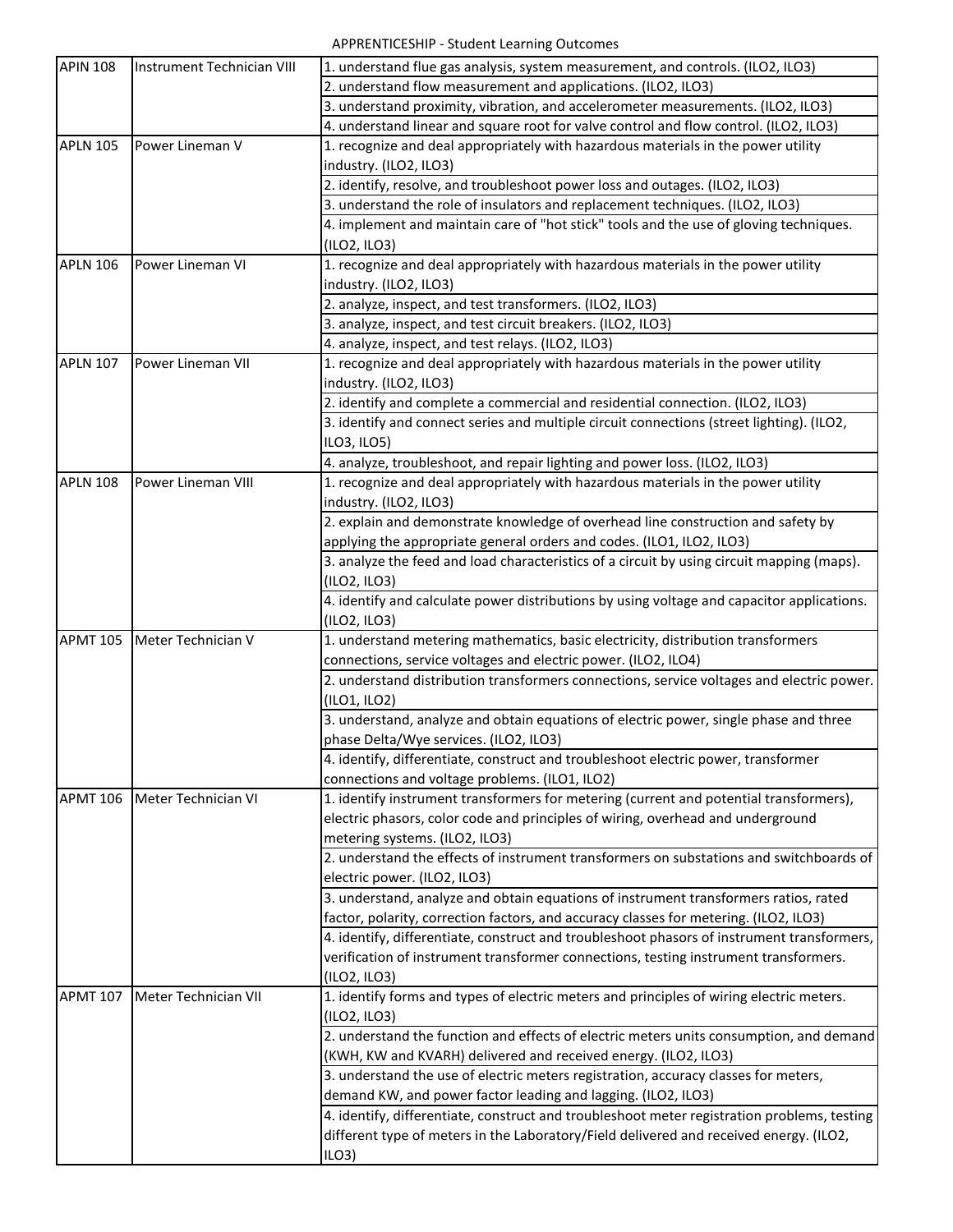APPRENTICESHIP - Student Learning Outcomes

| <b>APMT 108</b> | Meter Technician VIII     | 1. understand programming and meter maintenance, and retrieve and analyze meter<br>data. (ILO2, ILO3)                                                                                                                                        |
|-----------------|---------------------------|----------------------------------------------------------------------------------------------------------------------------------------------------------------------------------------------------------------------------------------------|
|                 |                           | 2. understand the function of PC-PRO+ Advanced, and Alpha Plus programs. (ILO2, ILO3)                                                                                                                                                        |
|                 |                           | 3. understand and analyze the transactions of SAP based on consumption history report,<br>device modification and CICO. (ILO2, ILO3)                                                                                                         |
|                 |                           | 4. identify, differentiate, construct and troubleshoot software meter programs, TOU<br>rates, and SAP transactions. (ILO2, ILO3)                                                                                                             |
| <b>APPL 105</b> | Power Plant Operator V    | 1. explain the different types of energy used in a power plant. (ILO2, ILO4)                                                                                                                                                                 |
|                 |                           | 2. explain energy transfer in the power plant cycle. (ILO2, ILO4)                                                                                                                                                                            |
|                 |                           | 3. perform or simulate proper procedure for cold unit, hot unit startup and shutdown.<br>(ILO2, ILO3)                                                                                                                                        |
|                 |                           | 4. perform or simulate proper steps that must be taken during abnormal operations.<br>(ILO2, ILO3)                                                                                                                                           |
| <b>APPL 106</b> | Power Plant Operator VI   | 1. explain the basic concepts of heat transfer in heat recovery steam generator plant.                                                                                                                                                       |
|                 |                           | (ILO1, ILO2)                                                                                                                                                                                                                                 |
|                 |                           | 2. understand steam turbine systems through operation of steam turbine and associated<br>equipment. (ILO2, ILO3)                                                                                                                             |
|                 |                           | 3. explain principles of control in modern heat recovery steam generators. (ILO1, ILO2)                                                                                                                                                      |
|                 |                           | 4. explain basic metallurgy properties and uses. (ILO1, ILO2)                                                                                                                                                                                |
| <b>APPL 107</b> | Power Plant Operator VII  | 1. explain the different types of energy used in a gas turbine power plant. (ILO1, ILO2)                                                                                                                                                     |
|                 |                           | 2. explain and analyze causes of combustion system failure in gas turbine generators.<br>(ILO2, ILO3)                                                                                                                                        |
|                 |                           | 3. demonstrate proper procedures for cold unit, hot unit startup and shutdown. (ILO2,<br>ILO4                                                                                                                                                |
|                 |                           | 4. explain principles of control in modern utility gas turbine generators. (ILO1, ILO2)                                                                                                                                                      |
| <b>APPL 108</b> | Power Plant Operator VIII | 1. explain the different types of energy used in a fossil fuel electrical power generation<br>plant. (ILO1, ILO2)                                                                                                                            |
|                 |                           | 2. explain energy transfer in the electrical power generation plant cycle. (ILO1, ILO2)                                                                                                                                                      |
|                 |                           | 3. explain and analyze causes of failure in fossil fuel electrical power generation plants.<br>(ILO1, ILO2)                                                                                                                                  |
|                 |                           | 4. explain principles of control in modern fossil fuel electrical power generation. (ILO1,<br>ILO2                                                                                                                                           |
| <b>APRL 105</b> | Relays Technician V       | 1. implement and maintain care and testing of tools familiar to the power utility industry.<br>(ILO2, ILO3)                                                                                                                                  |
|                 |                           | 2. identify, resolve, and troubleshoot power-loss and outages. (ILO2, ILO3)                                                                                                                                                                  |
|                 |                           | 3. identify and use, electrical diagrams/schematics and distribution systems. (ILO2, ILO3)                                                                                                                                                   |
|                 |                           | 4. identify and practice the use of electrical formulas applicable to capacitors, series and<br>parallel AC circuits, alternating currents, three phase systems and laws of equation, as<br>used in the power utility industry. (ILO2, ILO3) |
| <b>APRL 106</b> | Relays Technician VI      | 1. recognize and deal appropriately with hazardous materials in the power utility<br>industry. (ILO2, ILO3)                                                                                                                                  |
|                 |                           | 2. apply the principles of instrument transformers to monitor and identify problems.<br>(ILO2, ILO3)                                                                                                                                         |
|                 |                           | 3. install and maintain relays in substations. (ILO2, ILO3)                                                                                                                                                                                  |
|                 |                           | 4. provide relay maintenance to power transformers. (ILO2, ILO3)                                                                                                                                                                             |
| <b>APRL 107</b> | Relays Technician VII     | 1. identify and resolve power outages and/or loss (troubleshoot) while switching. (ILO2,<br>ILO3                                                                                                                                             |
|                 |                           | 2. test equipment for relay protection, including use of specialized electrical test                                                                                                                                                         |
|                 |                           | equipment. (ILO2, ILO3)                                                                                                                                                                                                                      |
|                 |                           | 3. monitor system circuits and relays for system protection. (ILO2, ILO3)                                                                                                                                                                    |
|                 |                           | 4. understand the National Electric/Telecomm Code as used in the power utility industry.<br>(ILO2, ILO3)                                                                                                                                     |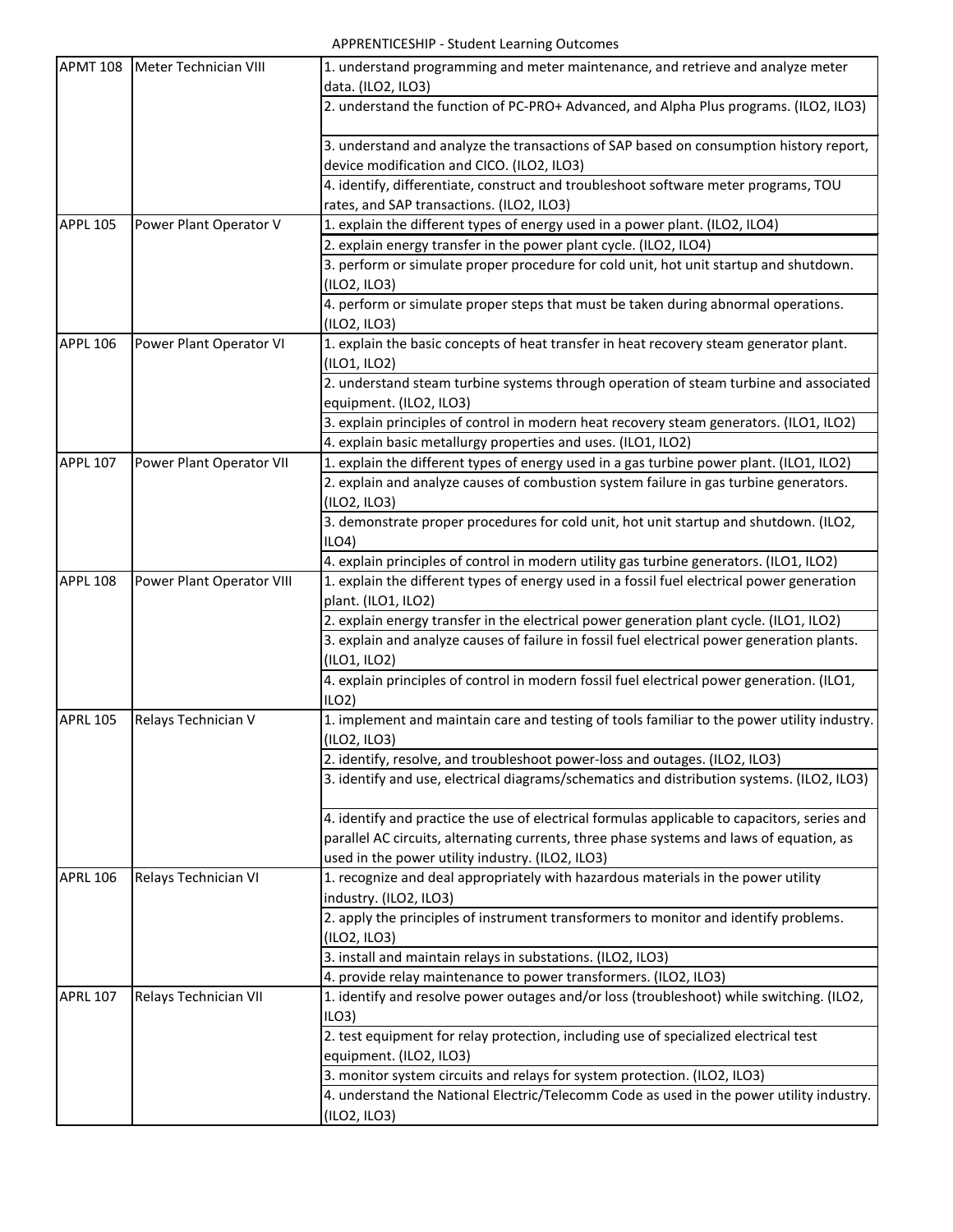| <b>APRL 108</b> | Relays Technician VIII      | 1. develop and conduct tailgate safety sessions. (ILO1, ILO2, ILO3)                           |
|-----------------|-----------------------------|-----------------------------------------------------------------------------------------------|
|                 |                             | 2. test transformers and substation equipment for relay protection. (ILO2, ILO3)              |
|                 |                             | 3. apply the principles of Trip, RAS, POTT, Pilot Wire and Direct Transfer Trip. (ILO2, ILO3) |
|                 |                             |                                                                                               |
|                 |                             | 4. apply the principles of disaster recovery and use of emergency generators. (ILO2, ILO3,    |
|                 |                             | ILO5)                                                                                         |
| <b>APSB 105</b> | Substation-Electrician V    | 1. analyze, inspect, report and understand the basic principles of testing a transformer.     |
|                 |                             | (ILO1, ILO2, ILO4)                                                                            |
|                 |                             | 2. analyze, inspect, report and understand the basic principles of testing a circuit breaker. |
|                 |                             | (ILO1, ILO2, ILO4)                                                                            |
|                 |                             | 3. analyze, inspect, report and understand the basic principles of testing a relay. (ILO1,    |
|                 |                             | ILO2, ILO4)                                                                                   |
|                 |                             | 4. analyze, inspect, report and understand the basic principles of testing a D/C battery      |
|                 |                             | system. (ILO1, ILO2, ILO4)                                                                    |
| <b>APSB 106</b> | Substation-Electrician VI   | 1. understand their surrounding work area(s) that involve Distribution and Transmission       |
|                 |                             | services inside and outside a Electrical Substation. (ILO2, ILO3)                             |
|                 |                             | 2. analyze, inspect, report and understand the basic principles of construction,              |
|                 |                             | maintenance and testing a transformer. (ILO1, ILO2, ILO4)                                     |
|                 |                             | 3. analyze, inspect, report and understand the basic principles of construction,              |
|                 |                             | maintenance and testing a circuit breaker. (ILO1, ILO2, ILO4)                                 |
|                 |                             | 4. analyze, inspect, report and understand the basic principles of construction,              |
|                 |                             | maintenance and testing a relay. (ILO1, ILO2, ILO4)                                           |
| <b>APSB 107</b> | Substation-Electrician VII  | 1. understand abatement strategies with hazardous materials in the power utility              |
|                 |                             | industry including an understanding of protocols for a HAZCOM program. (ILO2, ILO3)           |
|                 |                             | 2. analyze, inspect, trouble-shoot and understand the basic principles of construction,       |
|                 |                             | maintenance and testing a circuit breaker. (ILO2, ILO3)                                       |
|                 |                             | 3. analyze, inspect, trouble-shoot and understand the basic principles of construction,       |
|                 |                             | maintenance and testing a relay. (ILO2, ILO3)                                                 |
|                 |                             | 4. analyze, inspect, trouble-shoot and understand the basic principles of construction,       |
|                 |                             | maintenance and testing a D/C battery system. (ILO2, ILO3)                                    |
| <b>APSB 108</b> | Substation-Electrician VIII | 1. understand abatement strategies with hazardous materials in the power utility              |
|                 |                             | industry including an understanding of protocols for a HAZCOM program. (ILO2, ILO3)           |
|                 |                             | 2. analyze, inspect, trouble-shoot and understand the basic principles of construction,       |
|                 |                             | maintenance and testing a circuit breaker. (ILO2, ILO3)                                       |
|                 |                             | 3. analyze, inspect, trouble-shoot and understand the basic principles of construction,       |
|                 |                             | maintenance and testing a relay. (ILO2, ILO3)                                                 |
|                 |                             | 4. analyze, inspect, trouble-shoot and understand the basic principles of construction,       |
|                 |                             | maintenance and testing a D/C battery system. (ILO2, ILO3)                                    |
| <b>APSC 105</b> | SCADA/Telecommunications    | 1. understand communication circuit types and speeds. (ILO2, ILO3)                            |
|                 | Technician V                | 2. identify the different supervisory and data acquisition (SCADA) equipment, protocols       |
|                 |                             | and diagnostic tools. (ILO2, ILO3)                                                            |
|                 |                             | 3. understand the operation of the (SCADA) substation automation, networking, and data        |
|                 |                             | collection. (ILO2, ILO3)                                                                      |
| <b>APSC 106</b> | SCADA/Telecommunications    | 1. understand T1 multiplexers theory and principles of operation, test equipment, and         |
|                 | <b>Technician VI</b>        | diagnostic tools. (ILO2, ILO3)                                                                |
|                 |                             | 2. identify the different telephony systems, test equipment, and diagnostic tools. (ILO2,     |
|                 |                             | ILO3                                                                                          |
|                 |                             | 3. understand fiber infrastructure wavelengths, types of fiber cable, proper handling,        |
|                 |                             | fiber splicing, text equipment, and diagnostic tools. (ILO2, ILO3)                            |
| <b>APSC 107</b> | SCADA/Telecommunications    | 1. understand SONET (Synchronous Optical NETworks) basic theory, bandwidth, network           |
|                 | <b>Technician VII</b>       | management systems, test equipment, and diagnostic tools. (ILO2, ILO3)                        |
|                 |                             | 2. identify the different intertie metering equipment, theory, classes, test equipment,       |
|                 |                             | and diagnostic tools. (ILO2, ILO3)                                                            |
|                 |                             | 3. understand voice radio frequency RF theory, antenna types, radio frequency safety,         |
|                 |                             | test equipment, and diagnostic tools. (ILO2, ILO3)                                            |